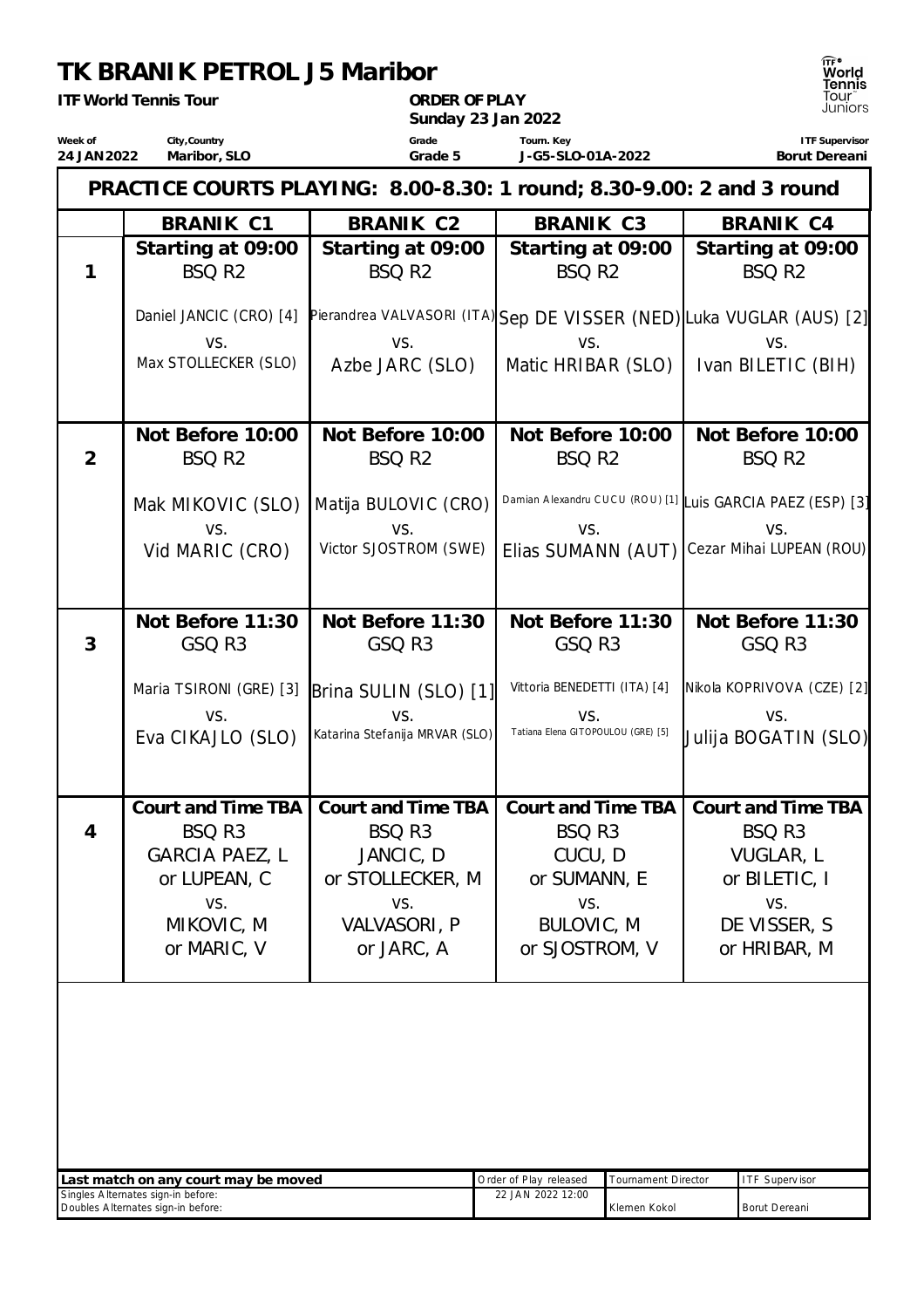## **TK BRANIK PETROL J5 Maribor**

*ITF World Tennis Tour*

**BS18 - BOYS SINGLES QUALIFYING**



| Week of        | 24 JAN 2022 |           | City, Country<br>Maribor, SLO | Grade<br>Grade 5                     | Tourn. Key<br>J-G5-SLO-01A-2022 | <b>ITF Supervisor</b><br>Borut Dereani |
|----------------|-------------|-----------|-------------------------------|--------------------------------------|---------------------------------|----------------------------------------|
|                | St.         | Rank Cnty | Round 1                       | Round 2                              | Finals                          | Qualifiers                             |
|                |             |           |                               |                                      |                                 |                                        |
| $\mathbf{1}$   |             |           | 1991 ROU CUCU, D [1]          | <b>CUCU, D[1]</b>                    |                                 |                                        |
| $\overline{2}$ |             |           | Bye                           |                                      |                                 |                                        |
| 3              |             |           | SLO   POZONEC, Marko          |                                      |                                 |                                        |
| 4              |             |           | AUT   SUMANN, Elias           | SUMANN, Elias<br>$7-6(6)$ 4-6 [10-8] |                                 |                                        |
| 5              |             |           | SLO TOMAZIN, Jaka             |                                      |                                 |                                        |
| 6              |             |           | CRO BULOVIC, Matija           | BULOVIC, Matija<br>$7-57-5$          |                                 |                                        |
| $\overline{7}$ |             |           | SWE SJOSTROM, Victor          |                                      |                                 |                                        |
| 8              |             |           | ITA   DALLAPIAZZA, Kilian     | SJOSTROM, Victor<br>$7-56-1$         |                                 |                                        |
| 9              |             | 1991      | AUS VUGLAR, Luka [2]          |                                      |                                 |                                        |
| 10             |             |           | Bye                           | VUGLAR, Luka [2]                     |                                 |                                        |
|                |             |           |                               |                                      |                                 |                                        |
| 11             |             |           | SLO ALBREHT, Luka             | BILETIC, Ivan                        |                                 |                                        |
| 12             |             |           | BIH BILETIC, Ivan             | $7-53-6[11-9]$                       |                                 |                                        |
| 13             |             |           | SLO   MARKOVIC, Luka          | DE VISSER, Sep                       |                                 |                                        |
| 14             |             |           | NED DE VISSER, Sep            | $6 - 26 - 1$                         |                                 |                                        |
| 15             |             |           | SLO   HRIBAR, Matic           |                                      |                                 |                                        |
| 16             |             |           | SRB MIHAJLOVIC, Tadej         | HRIBAR, Matic<br>$7-6(2)$ 6-1        |                                 |                                        |
| 17             |             | 2064      | ESP GARCIA PAEZ, Luis [3]     |                                      |                                 |                                        |
| 18             |             |           | Bye                           | GARCIA PAEZ, Luis [3]                |                                 |                                        |
|                |             |           |                               |                                      |                                 |                                        |
| 19             |             |           | SLO SOK, Nal                  | LUPEAN, Cezar Mihai                  |                                 |                                        |
| 20             |             |           | ROU LUPEAN, Cezar Mihai       | $6-7(6) 6-4 [13-11]$                 |                                 |                                        |
| 21             |             |           | AUT NAVARRO, Dario            | MIKOVIC, Mak                         |                                 |                                        |
| 22             |             |           | SLO MIKOVIC, Mak              | $6 - 16 - 0$                         |                                 |                                        |
| 23             |             |           | SLO ROT, Nal                  |                                      |                                 |                                        |
| 24             |             |           | CRO MARIC, Vid                | MARIC, Vid<br>$6 - 26 - 1$           |                                 |                                        |
| 25             |             |           | 2124 CRO JANCIC, Daniel [4]   |                                      |                                 |                                        |
| 26             |             |           | Bye                           | JANCIC, Daniel [4]                   |                                 |                                        |
| 27             |             |           | ROU ILIESCU, Rares            |                                      |                                 |                                        |
| 28             |             |           | SLO STOLLECKER, Max           | STOLLECKER, Max<br>$7-57-6(1)$       |                                 |                                        |
| 29             |             |           | ITA   VALVASORI, Pierandrea   |                                      |                                 |                                        |
|                |             |           |                               | VALVASORI, Pierandrea                |                                 |                                        |
| 30             |             |           | NED DE VISSER, Timo           | $6 - 36 - 4$                         |                                 |                                        |
| 31             |             |           | AUT   LASSACHER, Manuel       | JARC, Azbe                           |                                 |                                        |
| 32             |             |           | SLO JARC, Azbe                | $7-56-3$                             |                                 |                                        |

|                           | # Seeded Players       | # Alternates | Replacing | Draw date/time: 21 JAN 2022 18:26 |
|---------------------------|------------------------|--------------|-----------|-----------------------------------|
|                           | CUCU, Damian Alexandru |              |           | Last Direct Acceptance            |
|                           | 2 VUGLAR, Luka         |              |           |                                   |
|                           | 3 GARCIA PAEZ, Luis    |              |           | Player representatives            |
| <b>TENIS</b><br>SLOVENIJA | JANCIC, Daniel         |              |           |                                   |
|                           |                        |              |           |                                   |
|                           |                        |              |           | Signature                         |
|                           |                        |              |           |                                   |
|                           |                        |              |           | Borut Dereani                     |